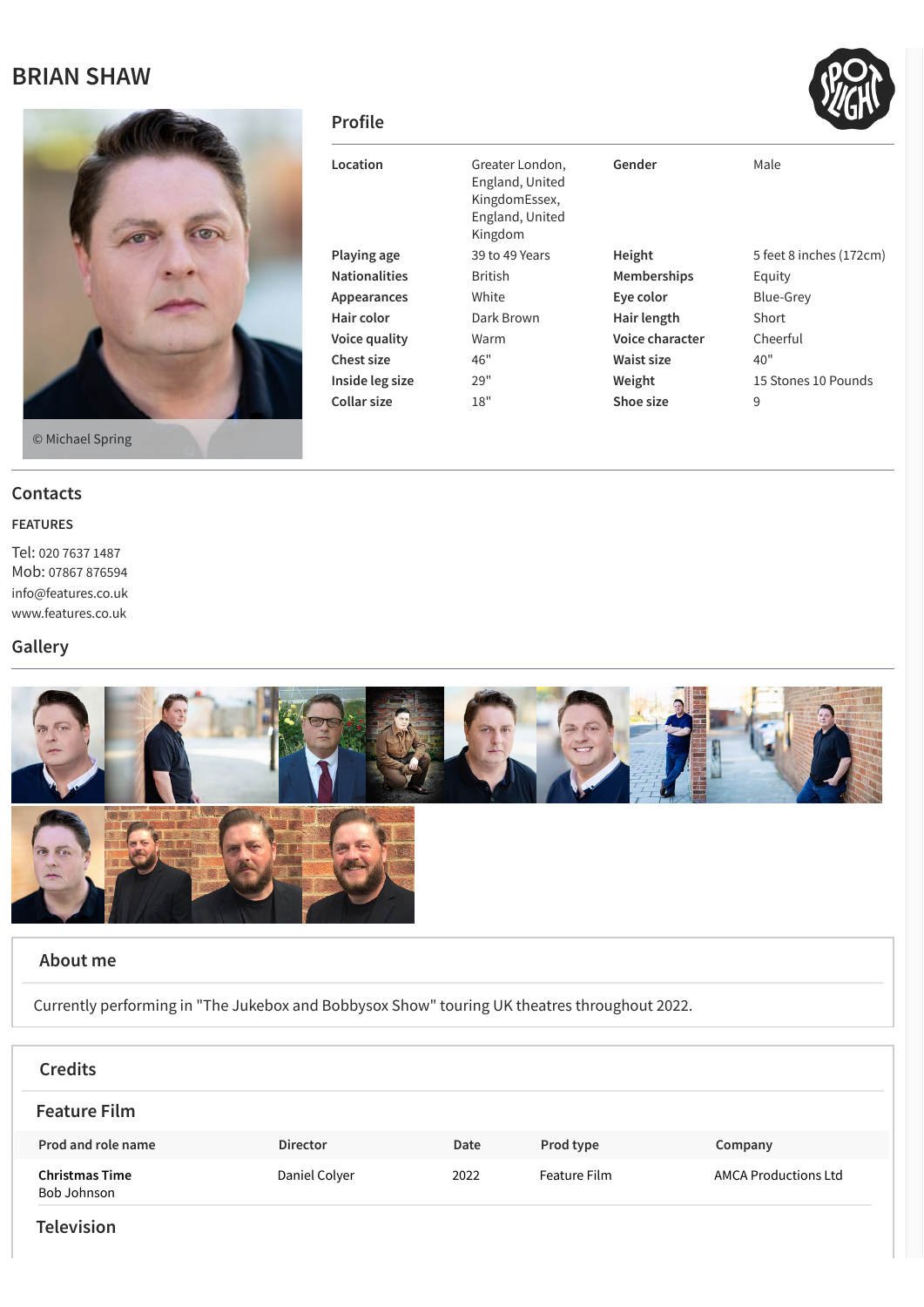| Prod and role name                                                                 | <b>Director</b>                     | Date | Prod type  | Company                          |
|------------------------------------------------------------------------------------|-------------------------------------|------|------------|----------------------------------|
| <b>Autumn Tree</b><br>Harry                                                        | Craig Murphy                        | 2020 | Television | <b>Moyen Massive Productions</b> |
| <b>Strictly Come Dancing</b><br>Barbershop Quartet Lead Vocalist                   | Nikki Parsons                       | 2016 | Television | <b>BBC</b>                       |
| <b>UFO UK: New Evidence</b><br>Surveillance Officer                                | Sean Grundy                         | 2011 | Television | <b>Pioneer Productions</b>       |
| <b>Stage</b>                                                                       |                                     |      |            |                                  |
| Prod and role name                                                                 | <b>Director</b>                     | Date | Prod type  | Company                          |
| <b>Jukebox and Bobbysox</b><br>Buddy Holly, Bill Hayley, Cliff Richard<br>and more | Debbie Tavner                       | 2022 | Stage      | <b>UK Tour</b>                   |
| <b>Perfect Vintage Show</b><br>Army Officer                                        |                                     | 2019 | Stage      | The Beck Theatre, Hayes          |
| A Vintage Christmas<br>Multi-Role                                                  |                                     | 2018 | Stage      | Orchard Theatre, Dartford        |
| <b>Step Back In Time</b><br>Army Officer                                           |                                     | 2018 | Stage      | Churchill Theatre, Bromley       |
| Let's Twist Again<br><b>Various Characters</b>                                     |                                     | 2017 | Stage      | Orchard Theatre, Dartford        |
| The Fabulous 50s<br>Actor/Performer/Vocalist                                       |                                     | 2017 | Stage      | Queen's Hall, Watton             |
| Salute to the 1940s<br>WWII ENSA Performer                                         |                                     | 2016 | Stage      | Orchard Theatre, Dartford        |
| Commercial                                                                         |                                     |      |            |                                  |
| Prod and role name                                                                 | <b>Director</b>                     | Date | Prod type  | Company                          |
| <b>The Culture Warden</b><br>Dave the Builder                                      | Jonty Toosey                        | 2021 | Commercial | Savage Films                     |
| VacPack GO!<br>Camper                                                              | James Specker & Kristian<br>Gatenby | 2020 | Commercial | JML                              |
| Mills & Reeve<br>Client                                                            | <b>Alex Morris</b>                  | 2020 | Commercial | Lambda Films                     |
| <b>Voice Over</b>                                                                  |                                     |      |            |                                  |
| Prod and role name                                                                 | <b>Director</b>                     | Date | Prod type  | Company                          |
| This is Essex<br>Narration                                                         | Richard Day                         | 2021 | Voice Over | Move Media                       |
| <b>Pickled Bingo</b><br>Voice of God                                               | Liam Kennedy                        | 2021 | Voice Over | <b>Escape Team Events</b>        |
| <b>Sherlock - The Grand Debut</b><br>Lord Harrington/Jeeves                        | Jas Sodhi                           | 2020 | Voice Over | <b>Escape Team Events</b>        |
| <b>Auto Social</b><br>Narration                                                    | <b>Kate Vines</b>                   | 2020 | Voice Over | Ideal Insight                    |
| Santen<br>Jeff                                                                     | <b>Kirsty Mearns</b>                | 2020 | Voice Over | Mearns & Pike                    |
| Entrepreneur<br>Todd                                                               |                                     | 2020 | Voice Over | Individual                       |
| <b>Helpnet introduction</b><br>Narration                                           |                                     | 2020 | Voice Over | The Helpnet                      |
| Home<br>Private Joseph Heller                                                      | Thomas O'Brien                      | 2011 | Voice Over | University of Brighton           |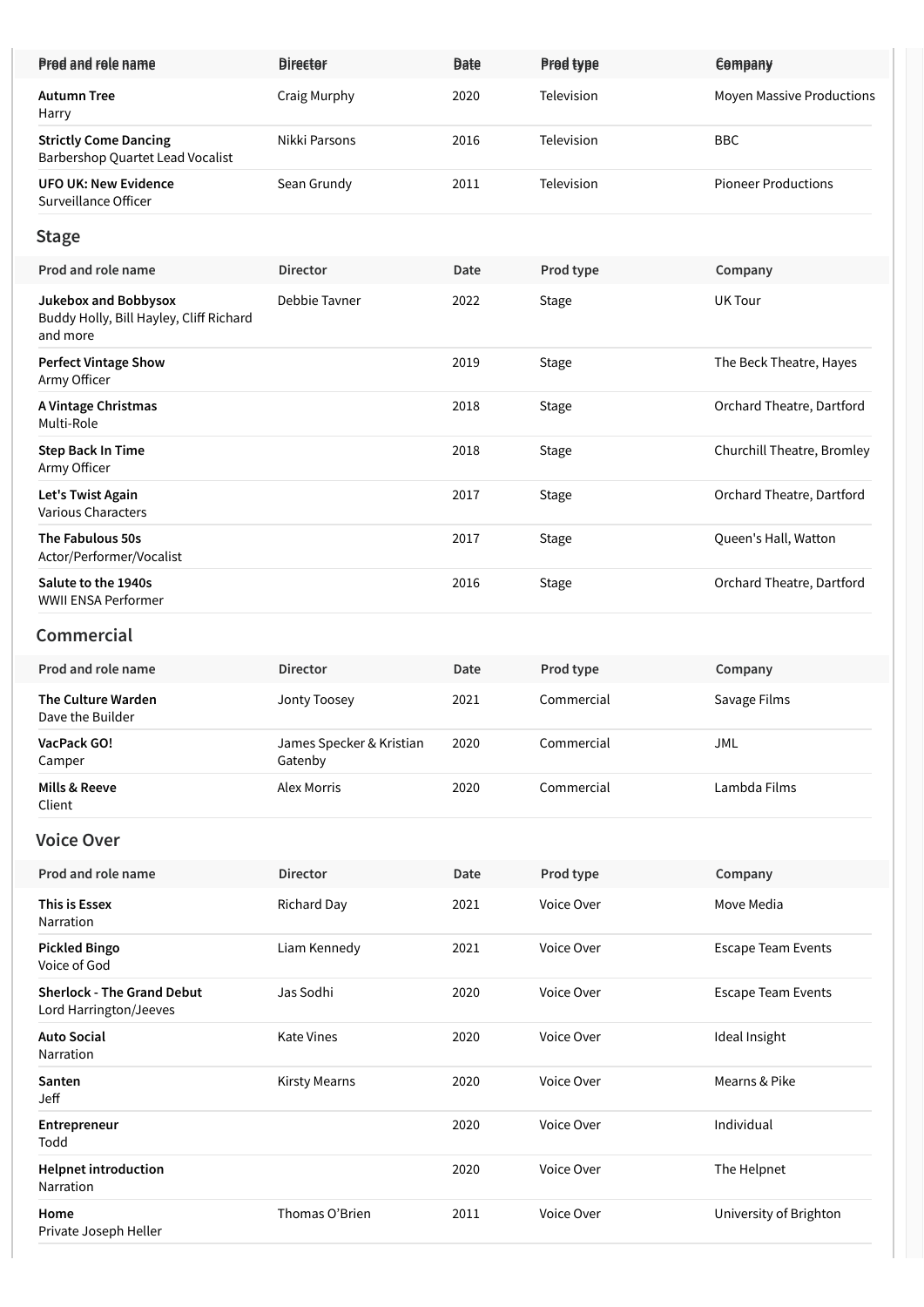# **Training Film**

| Prod and role name                            | <b>Director</b>     | Date | Prod type                | Company                     |
|-----------------------------------------------|---------------------|------|--------------------------|-----------------------------|
| <b>Digital Clinic</b><br>Mr. Bond             | Aaron Shefras       | 2019 | <b>Training Film</b>     | <b>PVRI</b>                 |
| Corporate                                     |                     |      |                          |                             |
| Prod and role name                            | <b>Director</b>     | Date | Prod type                | Company                     |
| <b>The Pitch</b><br>Alan Sweetener            | Kirsty Brown        | 2022 | Corporate                | <b>Escape Team Events</b>   |
| Royal International Air Tattoo<br>Vocalist    |                     | 2019 | Corporate                | <b>RAFCTE</b>               |
| <b>F1 British Grand Prix</b><br>Vocalist      |                     | 2018 | Corporate                | Silverstone Events          |
| <b>Historic Festival</b><br>Vocalist          |                     | 2017 | Corporate                | Silverstone Events          |
| <b>Flying Proms</b><br>Vocalist               |                     | 2016 | Corporate                | The Shuttleworth Collection |
| <b>Accelerators Africa</b><br>Presenter       | Richmond Nyarko     | 2011 | Corporate                | New Media Format            |
| <b>Christianity Explored</b><br>Neil Parker   | <b>Steve Hughes</b> | 2010 | Corporate                | The Good Book Company       |
| Pantomime                                     |                     |      |                          |                             |
| Prod and role name                            | <b>Director</b>     | Date | Prod type                | Company                     |
| Jack & the Beanstalk<br>Barmy Bosworth        |                     | 2011 | Pantomime                | Chaplins                    |
| Cinderella<br><b>Buttons</b>                  | Linda Clarke        | 2010 | Pantomime                | Chaplins                    |
| <b>Rehearsed Reading</b>                      |                     |      |                          |                             |
| Prod and role name                            | <b>Director</b>     | Date | Prod type                | Company                     |
| <b>Theatrical Allsorts</b><br>Multi-Role      | Amanda Whiteford    | 2012 | <b>Rehearsed Reading</b> | Full Circle Theatre Company |
| Cabaret                                       |                     |      |                          |                             |
| Prod and role name                            | <b>Director</b>     | Date | Prod type                | Company                     |
| <b>National Tour</b><br>Male Lead             | <b>Brian Shaw</b>   | 2013 | Cabaret                  | <b>BSE</b>                  |
| As Time Goes By<br>Male Lead                  | <b>Brian Shaw</b>   | 2012 | Cabaret                  | PD Entertainments           |
| Bless 'em all<br>Male Lead                    | Simon Gross         | 2011 | Cabaret                  | <b>SG Productions</b>       |
| Internet                                      |                     |      |                          |                             |
| Prod and role name                            | <b>Director</b>     | Date | Prod type                | Company                     |
| <b>Conor McGregor on site</b><br>Site Manager | James Wiles         | 2020 | Internet                 | On The Tools                |
| <b>PC Gaming</b>                              |                     |      |                          |                             |
|                                               |                     |      |                          |                             |
| Prod and role name                            | <b>Director</b>     | Date | Prod type                | Company                     |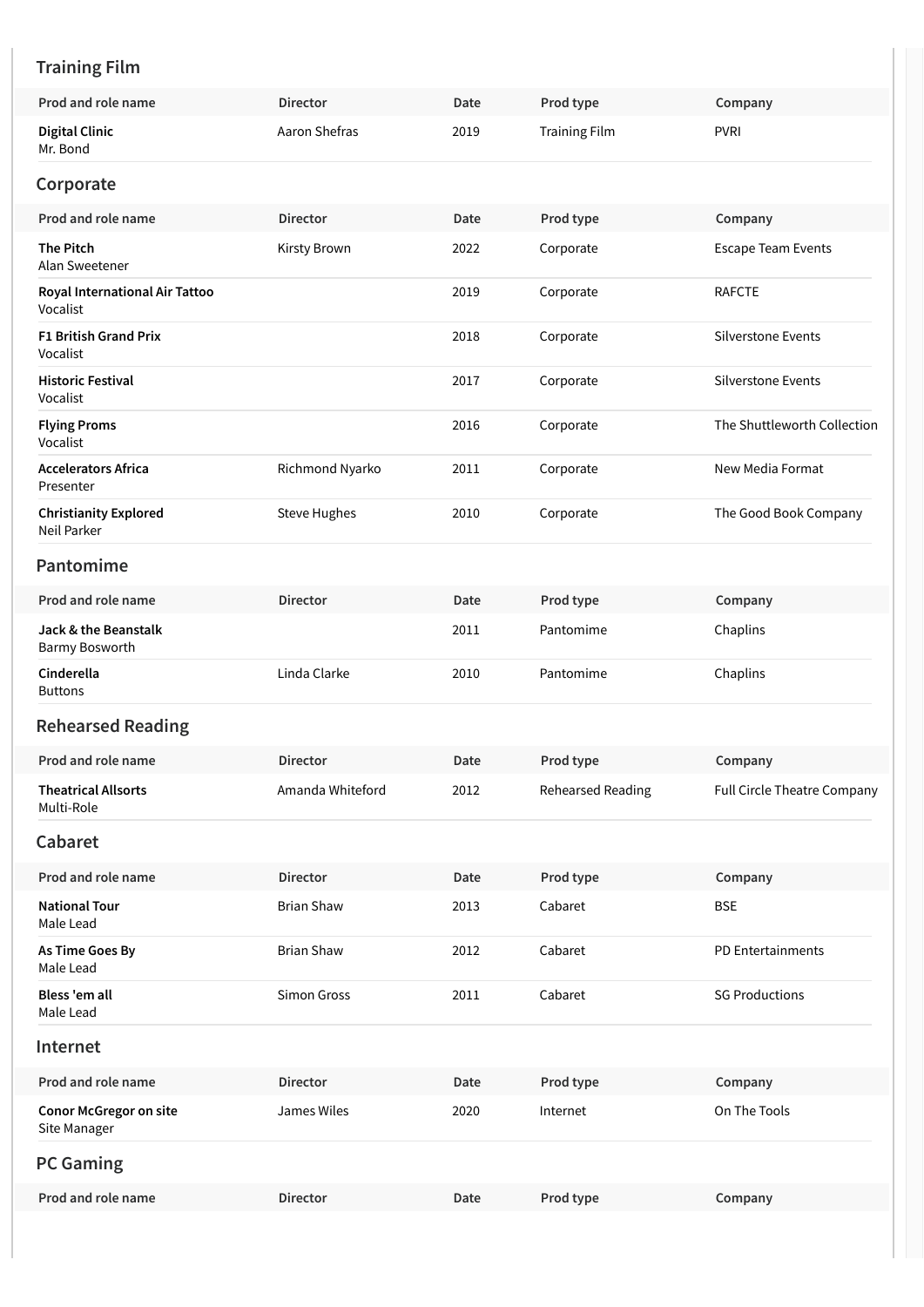| Prod and role name                                             | <b>Director</b>   | Date | Prod type | Company                   |
|----------------------------------------------------------------|-------------------|------|-----------|---------------------------|
| The Insider<br>The Insider                                     | Alex Sandham      | 2022 | PC Gaming | <b>Escape Team Events</b> |
| <b>Project Sleigh</b><br>Russell Sprout                        | Alex Sandham      | 2022 | PC Gaming | <b>Escape Team Events</b> |
| <b>Sherlock - The Grand Debut</b><br>PC Broom                  | Jas Sodhi         | 2020 | PC Gaming | <b>Escape Team Events</b> |
| <b>Murder at the Manor</b><br>Detective Basset/Colonel Custard | Laz M             | 2020 | PC Gaming | D'Avekki Studios          |
| <b>Rogue Agent</b><br>Agent B (MI5)                            | Kaz Sangha        | 2020 | PC Gaming | <b>Escape Team Events</b> |
| <b>Role Play</b>                                               |                   |      |           |                           |
| Prod and role name                                             | <b>Director</b>   | Date | Prod type | Company                   |
| <b>Easter Trail</b><br>Mr. Fox                                 | Elizabeth Copeman | 2022 | Role Play | Cammas Hall Farm          |
| <b>The Disappeared</b><br><b>EPOD Lead Security Agent</b>      | Andrew Lindfield  | 2021 | Role Play | Neon Monster              |
| <b>Pumpkin Patch</b><br>Captain Zak Barrow                     | Elizabeth Copeman | 2021 | Role Play | Cammas Hall Farm          |

| w |  |
|---|--|
|---|--|

| <b>Accents &amp; Dialects</b> | Native: Essex                                                                                                                                                                                   |
|-------------------------------|-------------------------------------------------------------------------------------------------------------------------------------------------------------------------------------------------|
|                               | High standard: American-Southern States, Australian, Cockney, East Anglian, English-Standard, Estuary<br>English, Irish-Southern, Kent, London, South African, West Country                     |
| Languages                     | Native: English                                                                                                                                                                                 |
| <b>Music &amp; Dance</b>      | Highly skilled: A Cappella, Bass-Baritone, Cabaret Singing, Choral Singing, Contemporary Singing, Singing<br>(general)                                                                          |
|                               | <b>Skilled:</b> Country Singing, Jive, Swing Dance                                                                                                                                              |
| <b>Other Skills</b>           | Bartender, Chess, Cooking/Baking, Dog Walker (professional), Event Host (experienced), Event<br>Management (experienced), Improvisation, Lifeguard, Moped Rider, Narration, Story Telling       |
| Performance                   | Highly skilled: Actor-Singer, Green Screen, Murder Mystery Events, Professional Singer, Recording Artist,<br>Role Play, Singer-Professional, Voice Acting, Voice Over, Voice Over + Home Studio |
|                               | Skilled: Comedy, Comedy Improv, Compere, Musical Theatre, Outdoor Performances, Public Speaking,<br>Story Telling, Theatre In Education                                                         |
| <b>Sports</b>                 | <b>Highly skilled: Fencing</b>                                                                                                                                                                  |
|                               | Skilled: Abseiling, Badminton, Cycling, Darts, Golf, Scuba Diving, Skiing, Squash                                                                                                               |
| <b>Vehicle Licences</b>       | Car Driving Licence                                                                                                                                                                             |

## **Training**

East 15 1985 - 1986 Tech Music School 2004-2005 Royal Central School of Speech and Drama 2010 - 2011 The Actors Centre 2015-Present